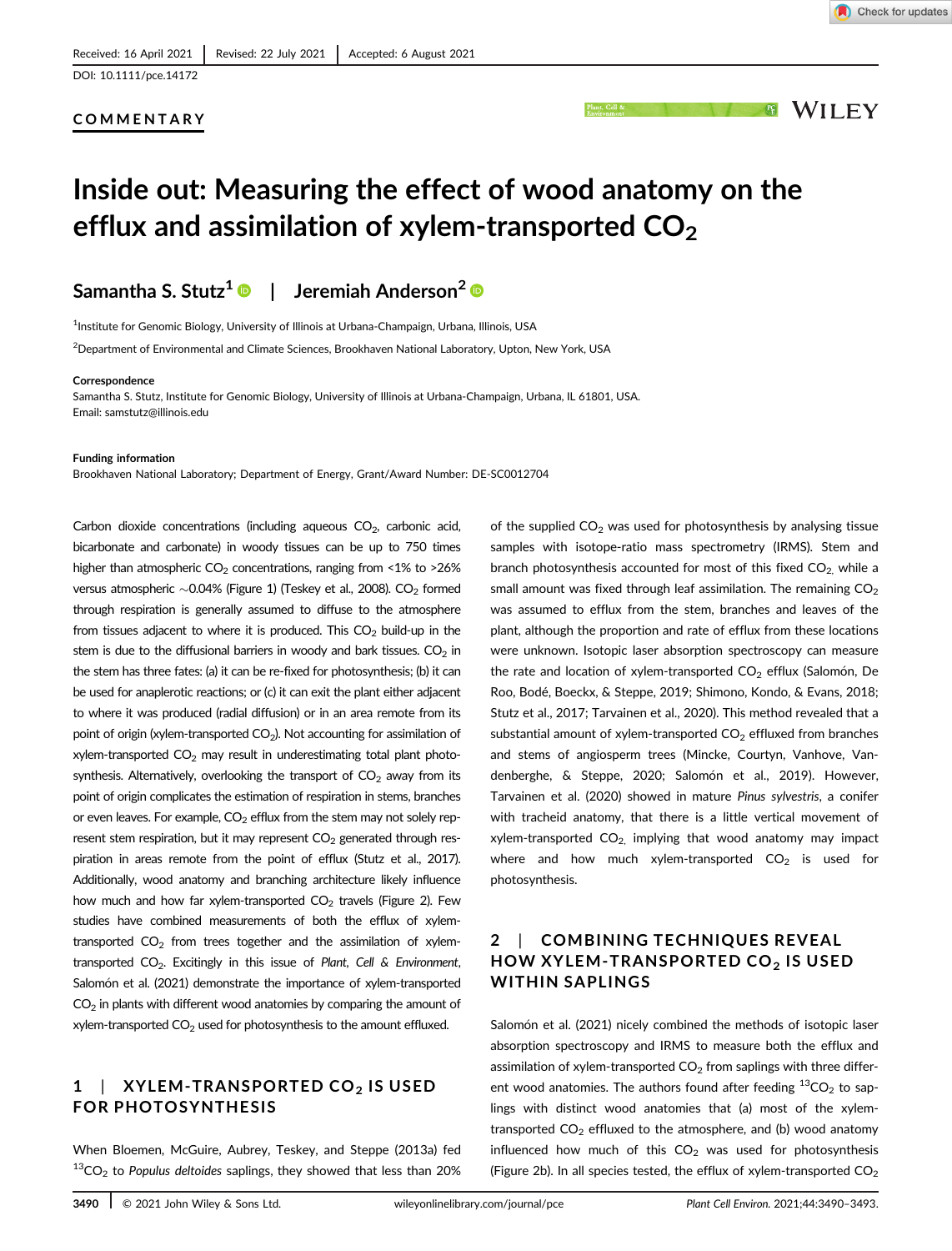

**FIGURE 1** Concentrations of  $CO<sub>2</sub>$  in stems across different wood anatomies. Boxplot represents the  $[CO<sub>2</sub>]$  of tracheid, diffuse- and ring-porous species and a single herbaceous species. The red dashed line represents the  $[CO<sub>2</sub>]$  in the atmosphere. Concentrations of  $CO<sub>2</sub>$ in the stem are higher in all species when compared with atmospheric [CO<sub>2</sub>]. Data from Teskey, Saveyn, Steppe, and McGuire (2008), Etzold, Zweifel, Ruehr, Eugster, and Buchmann (2013), Stutz, Anderson, Zulick, and Hanson (2017), Tarvainen et al. (2020), and Salomón, De Roo, Bodé, Boeckx, and Steppe (2021)

from the stem was high, and very little reached the canopy. Only a small amount was assimilated, predominantly in the woody and bark tissues of the stem. However, the amount assimilated differed across the species tested, with oak and maple fixing 20% and less than 1% of the xylem-transported  $CO<sub>2</sub>$ , respectively.

Do these findings indicate the impact of xylem-transported  $CO<sub>2</sub>$ for photosynthesis is minor and can be ignored? Quite the contrary, both high stem  $CO<sub>2</sub>$  concentrations and the efflux of  $CO<sub>2</sub>$  from stems have consequences for estimating gross photosynthesis and plant respiration. For instance, if the efflux of xylem-transported  $CO<sub>2</sub>$  in the light is high, then it will appear that the rate of gross photosynthesis is lower than if there was no efflux of xylem-transported  $CO<sub>2</sub>$ . Additionally, determining the efflux of darkened branches without considering stem assimilation will lead to an overestimation of the efflux of xylemtransported  $CO<sub>2</sub>$  in the light. Furthermore, it is difficult to differentiate between locally respired  $CO<sub>2</sub>$  and non-labelled xylem-transported  $CO<sub>2</sub>$  which might have travelled far from its point of origin. Any photosynthetic tissue can use xylem-transported  $CO<sub>2</sub>$  for photosynthesis. When cut branches are supplied with labelled xylem-transported  $CO<sub>2</sub>$ , much of the label is fixed by woody tissue, although some xylemtransported  $CO<sub>2</sub>$  is used for leaf photosynthesis (Bloemen, McGuire, Aubrey, Teskey, & Steppe, 2013b; McGuire, Marshall, & Teskey, 2009). Since only a small portion of xylem-transported  $CO<sub>2</sub>$ reaches the leaves, it is unlikely that xylem-transported  $CO<sub>2</sub>$  has a substantial impact on models of leaf photosynthesis (Hanson & Gunderson, 2009). In the dark, xylem-transported  $CO<sub>2</sub>$  effluxes from

 $\blacksquare$ COMMENTARY  $\blacksquare$   $\blacksquare$   $\blacksquare$   $\blacksquare$   $\blacksquare$   $\blacksquare$   $\blacksquare$   $\blacksquare$   $\blacksquare$   $\blacksquare$   $\blacksquare$   $\blacksquare$   $\blacksquare$   $\blacksquare$   $\blacksquare$   $\blacksquare$   $\blacksquare$   $\blacksquare$   $\blacksquare$   $\blacksquare$   $\blacksquare$   $\blacksquare$   $\blacksquare$   $\blacksquare$   $\blacksquare$   $\blacksquare$   $\blacksquare$   $\blacksquare$   $\blacksquare$ 

leaves (Stutz et al., 2017), while in the light, it is used for leaf photosynthesis (Stutz & Hanson, 2019). Yet, experiments with cut leaves showed that xylem-transported  $CO<sub>2</sub>$  contributed little to leaf photosynthesis (Stutz & Hanson, 2019). When stomata are closed, such as during drought stress, leaf photosynthesis and sap flow are reduced, thereby in such conditions xylem-transported  $CO<sub>2</sub>$  might be more important for photosynthesis (De Roo, Salomón, & Steppe, 2020). Stem and branch photosynthesis is important for repairing xylem embolisms and maintaining hydraulic conductivity (Cernusak & Cheesman, 2015; De Roo et al., 2020, b; Liu et al., 2019), and xylemtransported  $CO<sub>2</sub>$  provides the substrate for this process.

## 3 | HOW DO WOOD ANATOMY AND TREE ARCHITECTURE AFFECT THE FATE OF XYLEM-TRANSPORTED CO<sub>2</sub>?

Wood anatomy and tree structure influence the flux of  $CO<sub>2</sub>$  out of the stem and thus the build-up of  $CO<sub>2</sub>$  in the stem. In maple, with diffuse-porous anatomy and high radial diffusivity, 97% of the xylemtransported  $CO<sub>2</sub>$  effluxed from the stem. In cedar, which has tracheid anatomy and low radial diffusivity in addition to low cell density, the build-up of  $CO<sub>2</sub>$  in the stem is greatly limited (Figure 2). Yet, in cedar, over half of the labelled xylem-transported  $CO<sub>2</sub>$  was unaccounted for. This discrepancy might be related to the diffusion of xylemtransported  $CO<sub>2</sub>$  from the branches. Branches have reduced diffusional limitations, thereby increasing their potential to allow xylemtransported  $CO<sub>2</sub>$  to efflux (Figure 2a). Additionally, young branches have thinner bark, which allows light to penetrate deeper into photosynthetic tissues, likely increasing the amount of xylem-transported  $CO<sub>2</sub>$  used for photosynthesis. Tracheid species, including cedar, show lower radial diffusivity that in turn allows the label to travel further, though no measurements of radial diffusivity from the branches were carried out. Measurements using gas-tight bags over the branches did not indicate significant amounts of xylem-transported  $CO<sub>2</sub>$  either effluxing from terminal shoots or assimilated in leaves (Salomón et al., 2021). Additionally, the resolution of the IRMS method might limit the detection of all xylem-transported  $CO<sub>2</sub>$  and further explain the unaccounted amount of it. The greater the branching and the longer the distance that labelled xylem-transported  $CO<sub>2</sub>$  has to travel, the less likely it becomes to detect it at tissues remote from its origin. Collectively, these limitations might explain the unaccounted xylemtransported  $CO<sub>2</sub>$  in cedar. A solution to, at least partially, overcome the problem of unaccounted for xylem-transported  $CO<sub>2</sub>$  might be to expand the period over which measurements were carried out to provide enough time for the signal to reach the canopy.

#### 4 | FUTURE DIRECTIONS

By combining isotopic laser absorption spectroscopy and mass spectrometry, Salomón et al. (2021) show that in saplings much of the xylem-transported  $CO<sub>2</sub>$  effluxed from the stem and that wood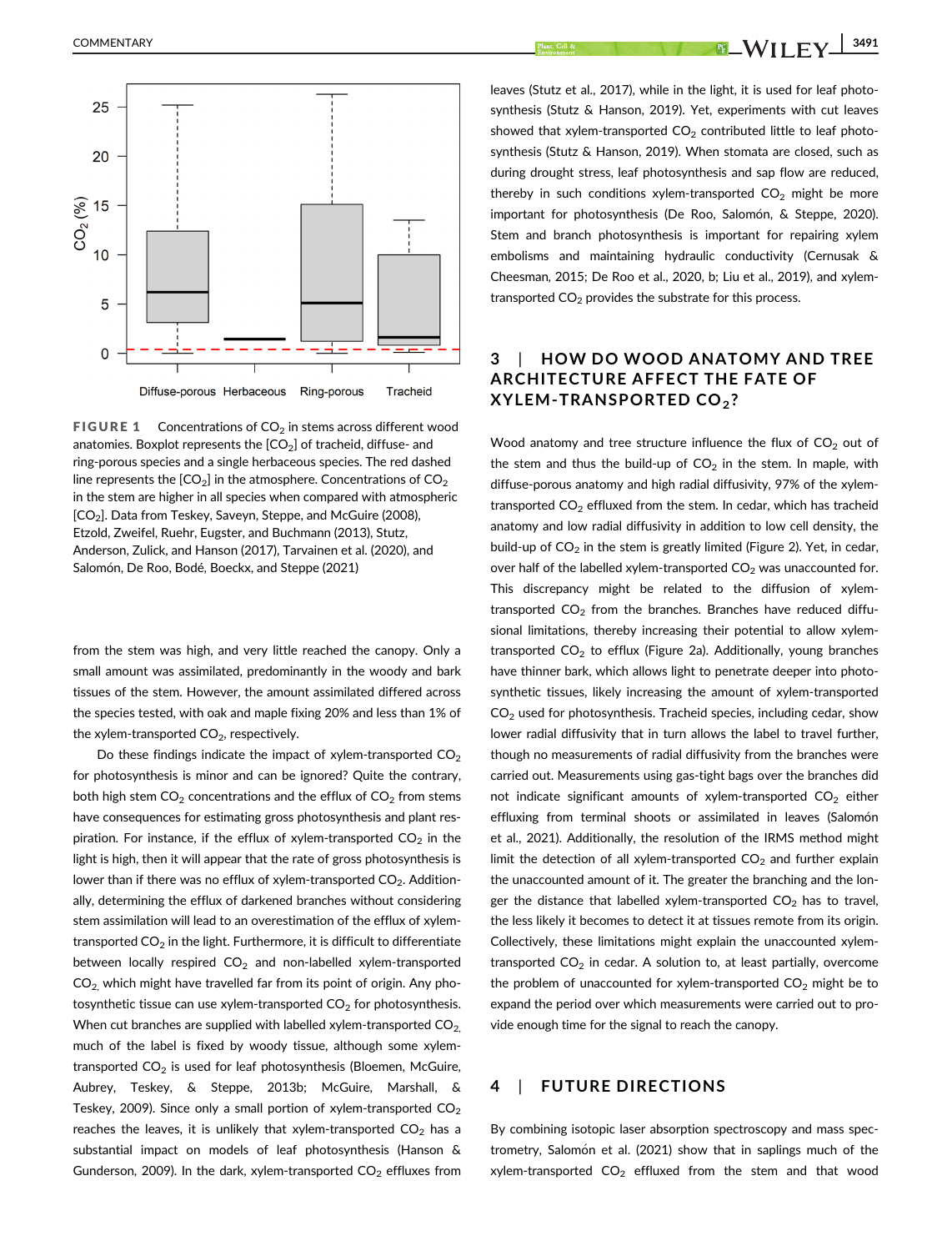

FIGURE 2 Tree structure and wood anatomy influence the movement of xylem-transported  $CO<sub>2</sub>$  through trees. Trees were allowed to take up water with dissolved  ${}^{13}CO_2$  (blue arrows), (a) Black arrows indicate the efflux points of xylem-transported  $CO_2$  from the tree or points where xylem-transported CO<sub>2</sub> is hypothesized to efflux (question marks). The number of branches is hypothesized to influence how labelled CO<sub>2</sub> effluxes out of the tree. (b) Wood anatomy of tracheid, diffuse-porous and ring-porous species. Differences in wood anatomy impact the efflux of labelled CO<sub>2</sub> out of the tree stem. CC, cork cambium; EW, earlywood; LW, latewood; P, phloem; T, tracheid; VE, vessel element; XR, xylem ray [Colour figure can be viewed at [wileyonlinelibrary.com\]](http://wileyonlinelibrary.com)

anatomy played a significant role in this efflux. Xylem-transported  $CO<sub>2</sub>$  added to the base of saplings either effluxed or was fixed in the stem through photosynthesis or anaplerotic reactions, while only a small amount made it to the canopy. This finding enhances our understanding of how carbon moves through plants, although further studies are still needed to determine the distance that xylem-transported  $CO<sub>2</sub>$  can travel before being effluxed or assimilated. Determining this distance and the factors that contribute to it is important for modeling future plant productivity and climate conditions, as it is possible that only  $CO<sub>2</sub>$  respired in the upper portions of the stem reaches the canopy. Until such a detailed understanding is obtained, existing models should continue to be experimentally validated. For instance, despite  $CO<sub>2</sub>$  continually being added to the stem through respiration, Hölttä and Kolari (2009) predicted that the concentration of  $CO<sub>2</sub>$  in the stem decreases with tree height. Their model should be validated by

measuring the  $CO<sub>2</sub>$  concentration at both the base and terminal branches of the same individual. One final intriguing question is how the utilization of xylem-transported  $CO<sub>2</sub>$  changes in response to environmental conditions. Because its assimilation does not incur the same water loss as from atmospheric carbon dioxide, xylem-transported  $CO<sub>2</sub>$  would seem to be potentially more important during episodes of drought and heat stress. Detailed knowledge of the flux of this  $CO<sub>2</sub>$ will become more important as climate change gradually increases the frequency and severity of drought and extreme heat.

#### ACKNOWLEDGMENTS

JA was supported by the United States Department of Energy contract No. DE-SC0012704 to Brookhaven National Laboratory. Thanks to Chris Harvey for kindely commenting on a draft of the commentary.